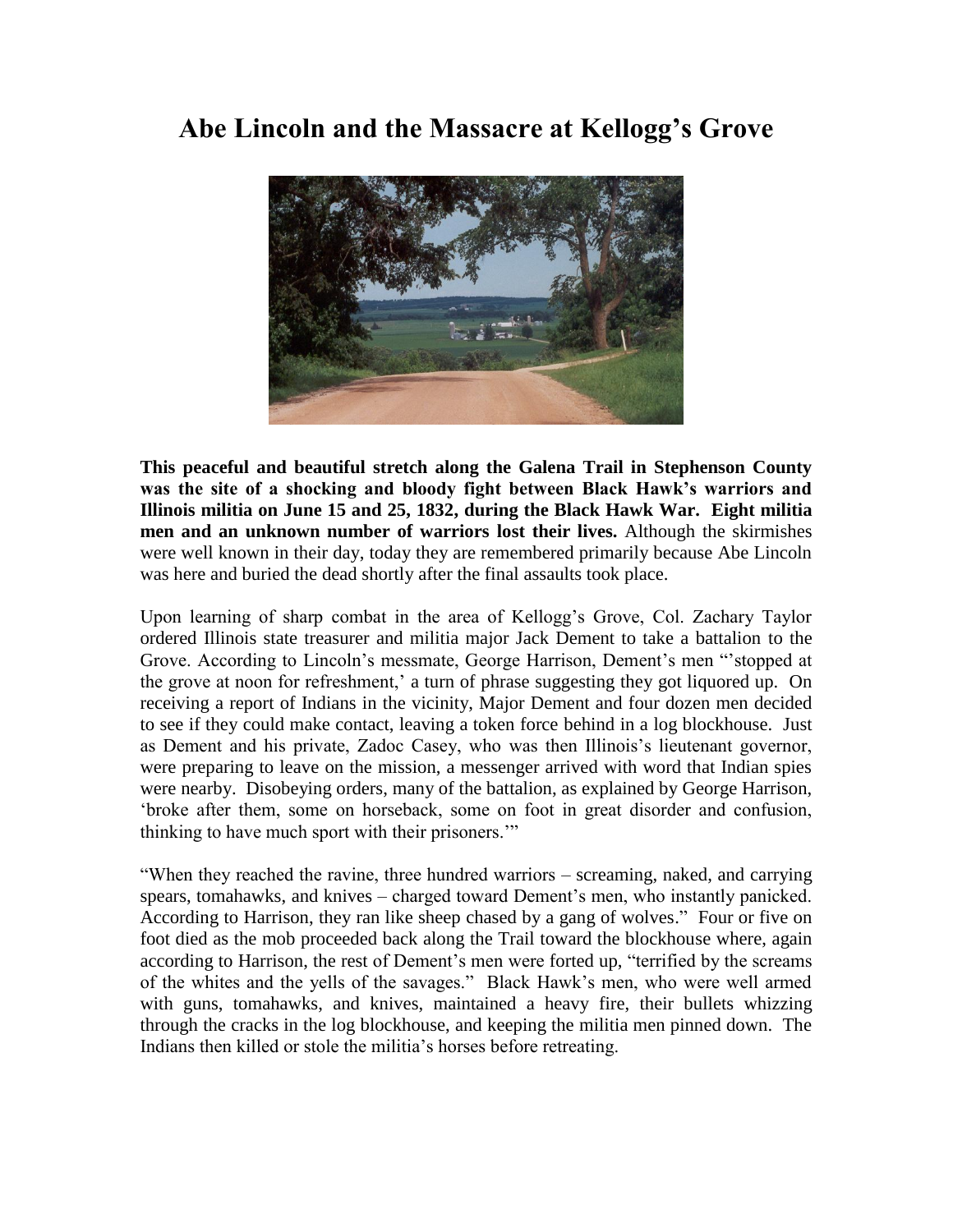Abraham Lincoln and messmate George Harrison arrived at the Grove the following day, along with a group of reinforcements that had traveled the Galena Trail from Dixon"s Ferry. Harrison recalled that "The dead still lay unburied until after we arrived at sunrise the next day. The forted men, fifty strong, had not ventured to go out until they saw us; when they rejoiced greatly that friends, and not their dreaded enemies, had come. They looked like men just out of cholera, having passed through the cramping stage. The only part we could then act was to seek the lost men, and with hatchets and hands to bury them." Harrison, Lincoln and others buried the dead soldiers where they found them. Lincoln later recalled seeing the dead as he followed the Trail up the hill to Kellogg"s Grove. "I remember just how those men looked as we rode up the little hill….The red light of the morning sun was streaming upon them as they lay, heads toward us, on the ground. And every man had a round red spot on the top of his head, about as big as a dollar, where the redskins had taken his scalp. It was frightful, but it was grotesque, and the red sunlight seemed to paint everything all over." I remember that one man had on buckskin breeches."



**Stephenson County's Black Hawk Monument at Kellogg's Grove was erected in 1887**, when the soldiers killed in the battle were reburied at the monument. According to Sherman Virtue, monument guardian and historian, only the drummer boy was left beneath the tree where he fell and had been buried by Lincoln and militia reinforcements. The battlefield was placed on the National Register of Historic Places in 1978. Stephenson County plans to enlarge and upgrade the monument site.